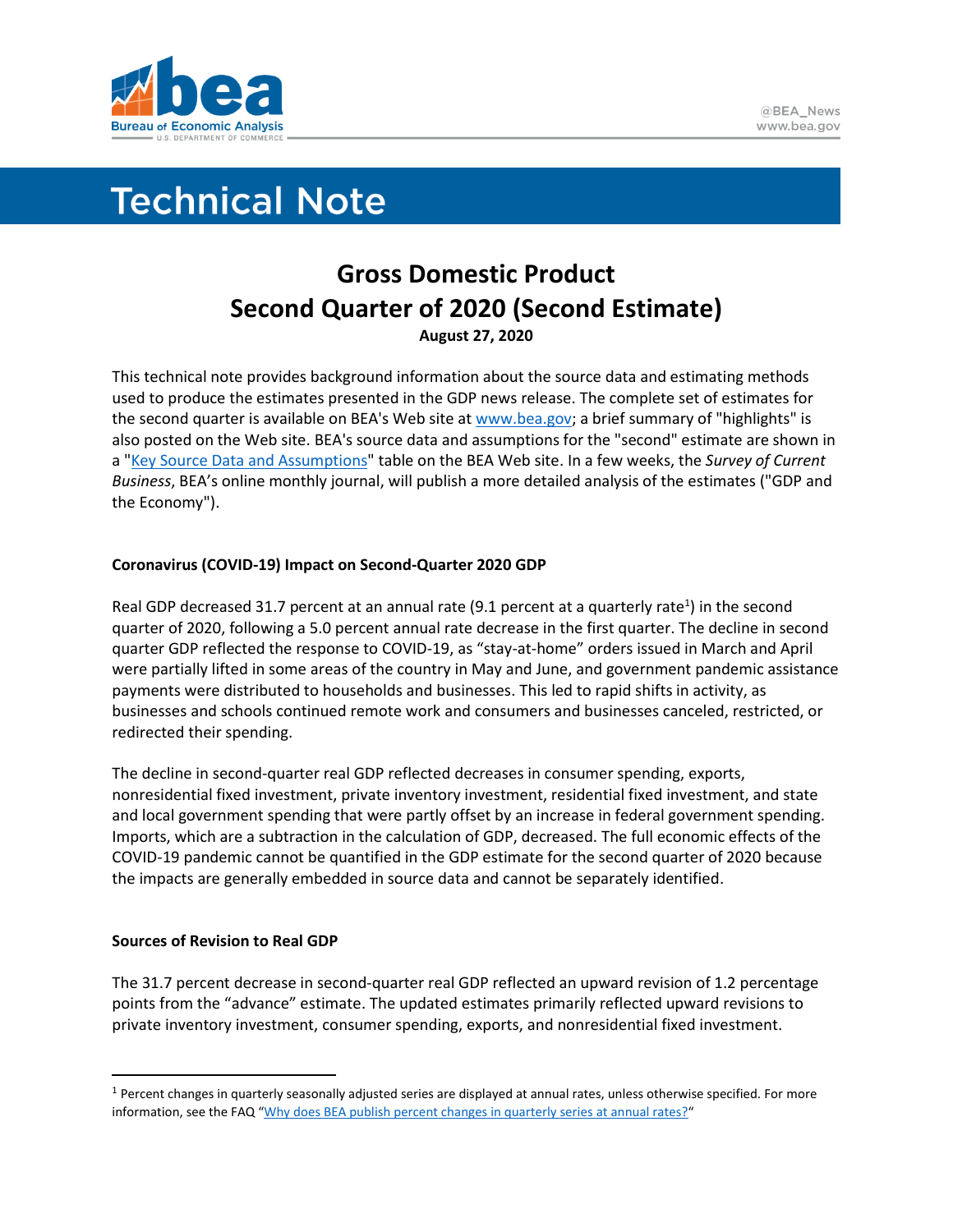

- Within private inventory investment, the upward revision was widespread. The largest contributors were wholesale trade and manufacturing, notably petroleum inventories, based primarily on revised Census wholesale book values, new nondurable goods manufacturing book values for June, and revised petroleum prices from the Bureau of Labor Statistics (BLS) and the Department of Energy.
- Within consumer spending, both goods and services were revised up. For goods, the upward revision was generally widespread. The leading contributor was "other" nondurable goods, based primarily on revised Census Bureau Monthly Retail Trade Survey (MRTS) data. For services, the largest contributors to the upward revision were consumption of health care services, by both nonprofit institutions and households, based primarily on new second-quarter Census Advance Quarterly Services Report (QSR) data and revenue data from company financial reports. The estimates were also informed by data that was used in the advance estimate including volume data for hospital services and outpatient visits as well as credit card transactions data. In addition, spending on air transportation was revised up, reflecting new Census QSR data.
- Within exports, the leading contributor to the upward revision was industrial supplies and materials, notably petroleum exports, based primarily on revised BLS petroleum export prices.
- The upward revision to nonresidential fixed investment reflected upward revisions to equipment and structures. Within equipment, the largest contributor was information processing equipment, notably computers and communication equipment, based primarily on revised Census trade in goods data on imports for June. Within structures, the leading contributors to the upward revision were commercial and healthcare as well as power structures, based on new June Census Value of Construction Put in Place data.

Real final sales to private domestic purchasers, which measures private demand in the domestic economy and is derived as the sum of consumer spending and private fixed investment, decreased 33.1 percent in the second quarter, an upward revision of 0.6 percentage point. The upward revision primarily reflected upward revisions to consumer spending and nonresidential fixed investment.

#### **Prices**

BEA's featured measure of inflation in the U.S. economy, the price index for gross domestic purchases, decreased 1.5 percent in the second quarter, the same as in the advance estimate.

The price index for personal consumption expenditures (PCE) decreased 1.8 percent, an upward revision of 0.1 percentage point. Excluding food and energy prices, the PCE price index decreased 1.0 percent, also an upward revision of 0.1 percentage point.

#### **Gross Domestic Income and Corporate Profits**

Real gross domestic income (GDI), which measures output of the economy as the costs incurred and the incomes earned in the production of goods and services (as measured by GDP), decreased 33.1 percent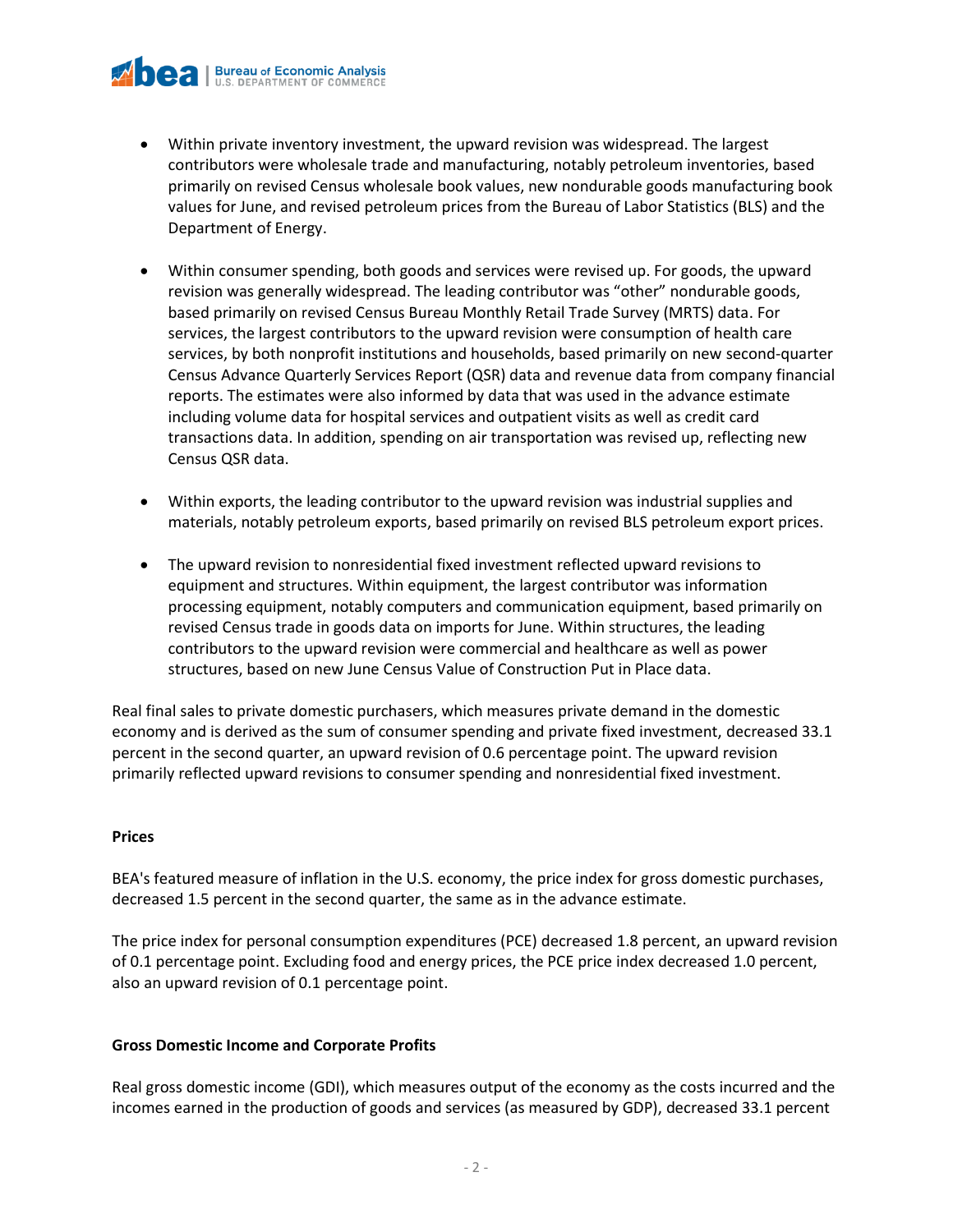

in the second quarter. The average of real GDP and real GDI decreased 32.4 percent. The decrease in GDI primarily reflected declines in compensation, proprietors' income, and corporate profits. Subsidies, which are a subtraction in the calculation of GDI, increased.

- Within compensation, the leading contributor to the decrease was wages and salaries. Both private and government wages decreased based primarily on data from the BLS monthly Current Employment Statistics report and information on unemployment insurance claims from the Department of Labor's Employment and Training Administration. For more information, see "[How does BEA adjust wages and salaries](https://www.bea.gov/help/faq/1416) to account for the effects of COVID-19?".
- Within proprietors' income, the decline was largely accounted for by a decline in nonfarm proprietors' income. Within corporate profits, the decrease was more than accounted for by a decline in nonfinancial industry profits, based primarily on preliminary Census Quarterly Financial Report data and tabulations of publicly traded companies' earnings reports. The declines in proprietors' income and corporate profits were partly offset by provisions from federal government subsidies programs, such as the [Paycheck Protection Program](https://www.bea.gov/help/faq/1408) and tax credits for employee retention and paid sick leave, which provided income support to businesses impacted by the pandemic in the second quarter. More information on federal subsidy programs that took effect in the second quarter is presented in "Effects of Selected [Federal Pandemic Response Programs on Federal Government Receipts, Expenditures, and](https://www.bea.gov/sites/default/files/2020-08/effects-of-selected-federal-pandemic-response-programs-on-federal-government-receipts-expenditures-and-saving-2020q2-second.pdf)  [Saving](https://www.bea.gov/sites/default/files/2020-08/effects-of-selected-federal-pandemic-response-programs-on-federal-government-receipts-expenditures-and-saving-2020q2-second.pdf)" on BEA's Web site.

Profits from current production decreased \$226.9 billion, or 11.1 percent (quarterly rate), in the second quarter. Domestic profits of financial corporations increased \$39.5 billion, domestic profits of nonfinancial corporations decreased \$170.1 billion, and rest-of-the-world profits decreased \$96.2 billion.

BEA's profits measure that is conceptually most similar to S&P 500 profits—national after-tax profits without inventory valuation and capital consumption adjustments—decreased \$203.8 billion in the second quarter. Second-quarter national after-tax profits (shown in line 11 of table 9 of the GDP news release) decreased 20.8 percent from the same quarter one year ago.

## **Federal Government Economic Response to the COVID-19 Pandemic**

Since the onset of the COVID-19 pandemic, several legislative acts, including the CARES Act, were signed into law. The acts established several temporary programs and provided additional funding for existing federal programs to support individuals, communities, and businesses impacted by the pandemic. Because the effects of the acts were in the form of transfers to individuals, subsidies to businesses, and grants to state and local governments, their effects on GDP show up indirectly through the components of GDP, such as consumer spending, business investment, and government spending. Thus, BEA cannot separately identify the total quarterly or annual effect of the acts on changes in GDP.

During the second quarter, several provisions from the acts took effect. Most significantly, provisions from the one-time [Economic Impact Payments](https://www.bea.gov/help/faq/1409) to individuals and expanded Unemployment Insurance [Program](https://www.bea.gov/help/faq/1415) benefits boosted government social benefits, while the portion of forgivable loans to businesses and nonprofits through th[e Paycheck Protection Program](https://www.bea.gov/help/faq/1408) raised government subsidies and